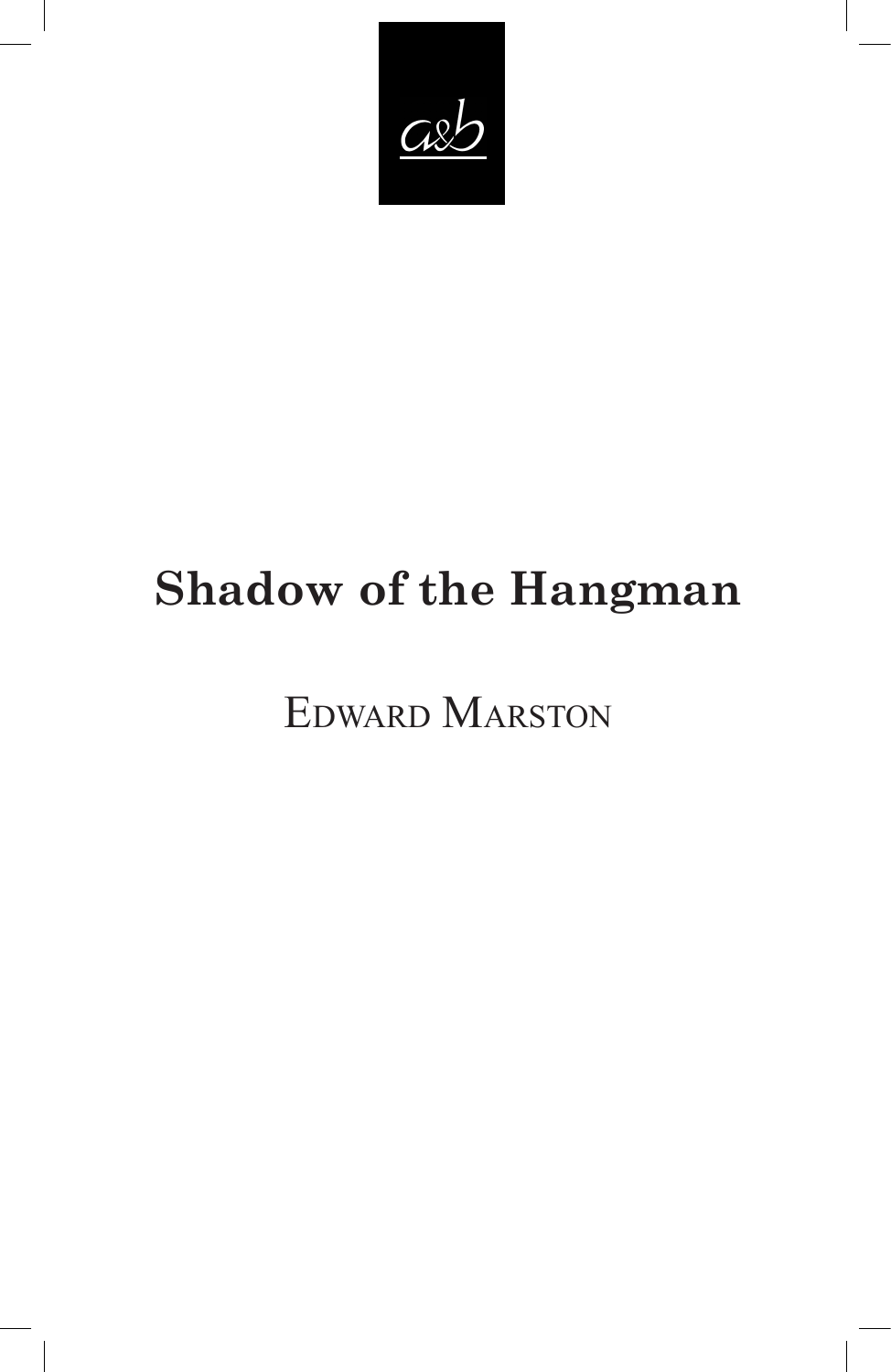Allison & Busby Limited 12 Fitzroy Mews London W1T 6DW *allisonandbusby.com*

First published in Great Britain by Allison & Busby in 2015.

Copyright © 2015 by EDWARD MARSTON

The moral right of the author is hereby asserted in accordance with the Copyright, Designs and Patents Act 1988.

> *All characters and events in this publication, other than those clearly in the public domain, are fictitious and any resemblance to actual persons, living or dead, is purely coincidental.*

All rights reserved. No part of this publication may be reproduced, stored in a retrieval system, or transmitted, in any form or by any means without the prior written permission of the publisher, nor be otherwise circulated in any form of binding or cover other than that in which it is published and without a similar condition being imposed on the subsequent buyer.

> A CIP catalogue record for this book is available from the British Library.

> > First Edition

## ISBN 978-0-7490-1681-4

Typeset in 11/16.5 pt Adobe Garamond Pro by Allison & Busby Ltd.

The paper used for this Allison & Busby publication has been produced from trees that have been legally sourced from well-managed and credibly certified forests.

> Printed and bound by CPI Group (UK) Ltd, Croydon, CR0 4YY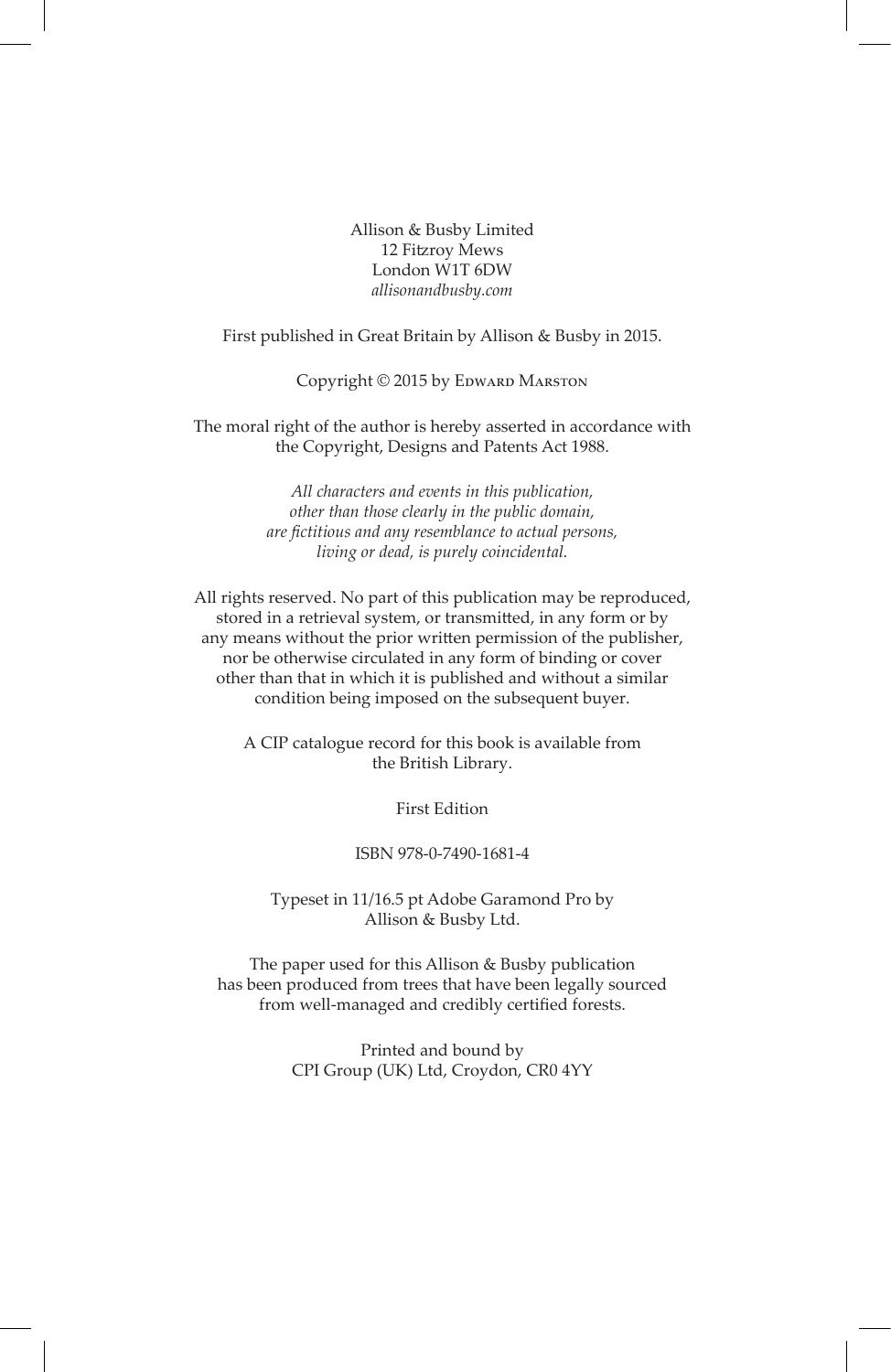## **Chapter One**

## 1815

Ned Greet was a short, slight, wiry man with long, straggly hair and the face of a startled rabbit. He was also one of the most prolific and successful burglars in London. Confident that it would never be claimed, he'd watched with amusement as the reward for his capture increased steadily in value. Most criminals in his position would have decided to lie low for a while but Greet was not going to let anything interfere with his lucrative occupation. Risk excited him. It made his blood race. As he set off into the cloying darkness of the capital that night, therefore, he was tingling with anticipatory joy. His target was a warehouse, piled high with exotic spices. Even small quantities of them would fetch a high price. Before he tried to break into the building, he walked furtively around it to make sure that no night watchmen were on patrol. When he felt that it was safe to continue, Greet used a jemmy to prise open the window at the rear of the warehouse. Climbing in was the work of seconds. Once he was there, he lifted the shutter on his lantern and let its light spill out. Temptation was all around him.

Taking a deep breath, he inhaled a dizzying compound of aromas. What he could smell was pure profit.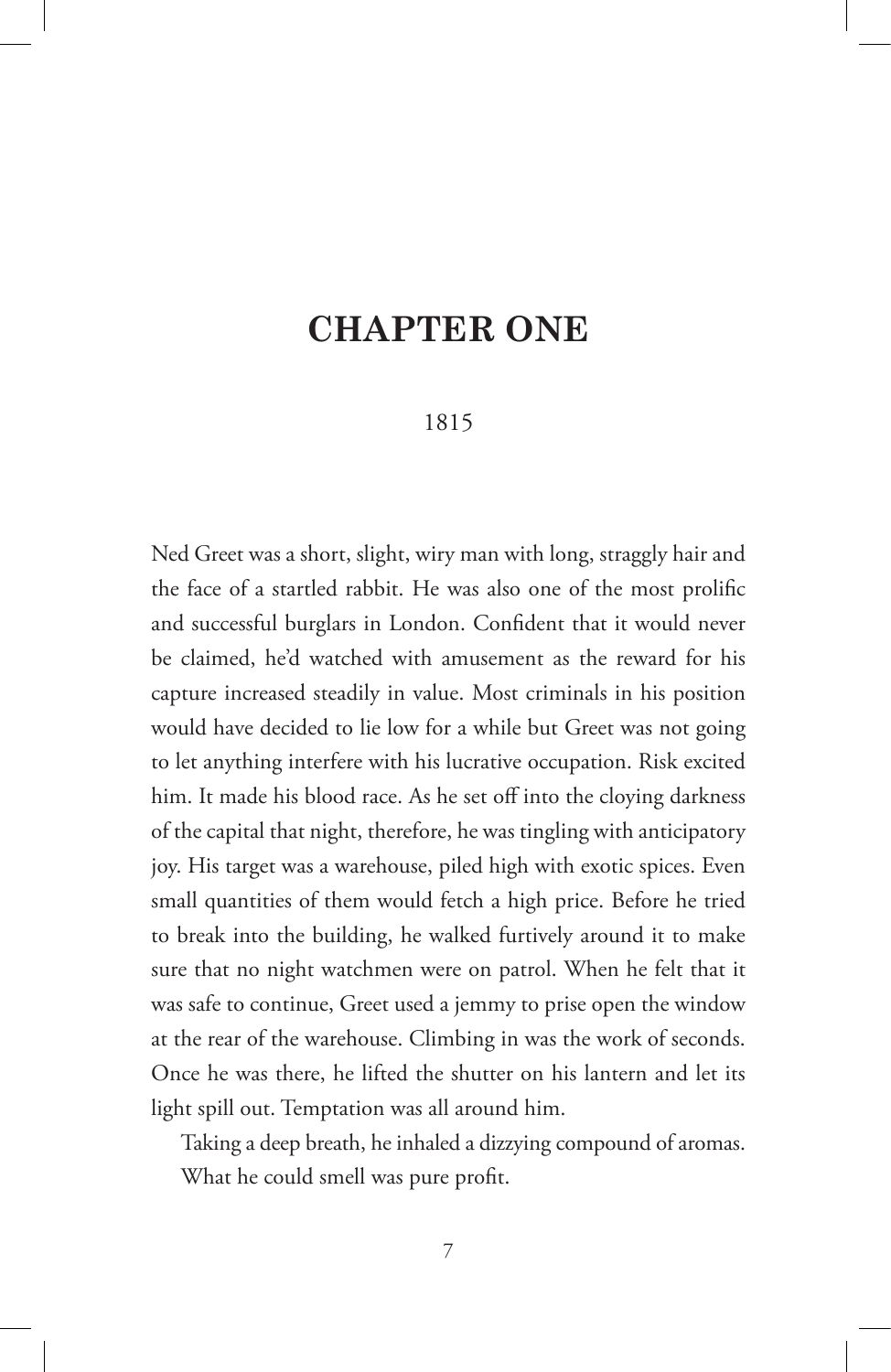Opening the large leather bag slung over his shoulder, he took out a handful of small canvas ones and began to fill each of them in turn from a different sack. Peppercorn, cassia, cinnamon, turmeric, cardamom and other spices were carefully gathered then placed into the leather bag. Absorbed in his work, Greet moved swiftly and deftly, assessing the value of his haul as he went along. He was in his element. Greet was only aware that he had company when he heard a voice behind him.

'You won't need those in prison, Ned.'

The burglar swung round to face a tall, lean, well-dressed man in his thirties whose handsome features were illumined by the lantern. Apparently unarmed, the newcomer seemed completely at ease.

'Who're *you*?' demanded Greet.

'I'm the person who will have the supreme pleasure of collecting the reward money for your arrest,' said the other, raising his hat in a mock greeting. 'I could have apprehended you earlier, of course, but I'm a patient fellow so I waited until there was an appreciable sum on offer. Your career as a thief is decisively over, I'm afraid. You were too greedy, Ned, and that brought you to *my* attention.'

Greet was shocked. 'You've been *following* me?'

'Let's just say that I've been keeping a friendly eye on you.'

'But I always cover my tracks.'

'Watching you doing it has been a rare entertainment.'

Greet was cornered. He was shaken by the news that his escapades had been under scrutiny by someone else. He peered intently at the man. The stranger looked bigger and stronger than him so Greet judged that he would come off worse in a fight. Instead, therefore, he snatched the dagger from his belt and lunged. But the man was far too quick for him, shooting out a hand and squeezing Greet's wrist so hard that he let out a cry of pain and dropped the weapon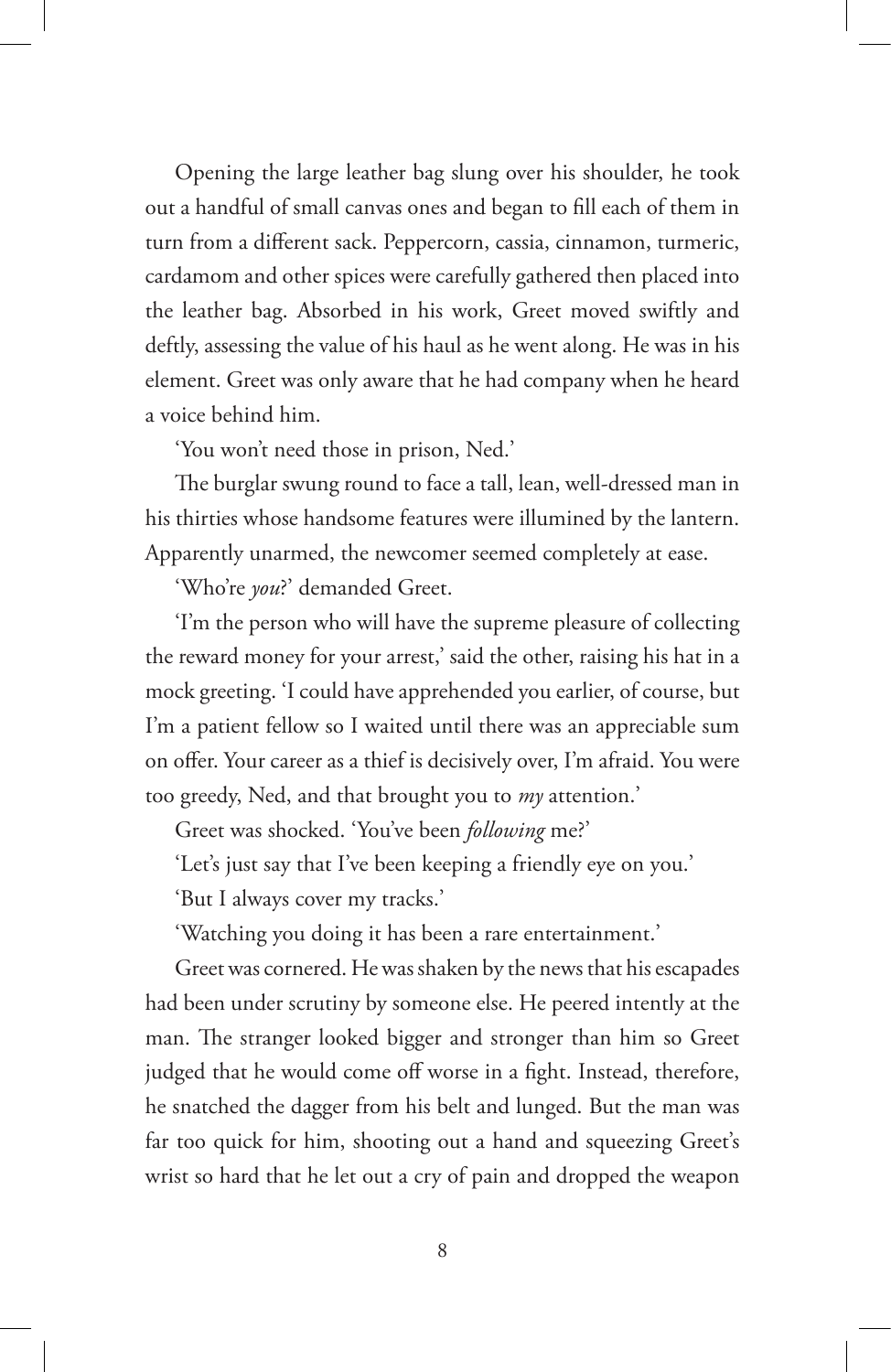on the floor. The man kicked it out of reach. Releasing his hold, he clicked his tongue disapprovingly.

'That was ill-advised, Ned. Try anything like that again,' he warned, 'and I'll be obliged to kill you, albeit with regret.'

Cowering before him and rubbing his wrist, Greet changed tack.

'There's enough here for both of us, sir,' he said, with an obsequious grin. 'You can take your pick. I'll help you fill the bags. Choose wisely and we can both get away with a small fortune. Spices are rich pickings.' He added with a gesture that took in the whole warehouse. 'I know where to get the very best price for them.'

'That's of no consequence,' said the man.

'Don't you *like* money?'

'Why, yes, I love it as much as anyone – but what I'd like even more is the satisfaction of seeing you behind bars in Newgate. You'll enjoy different odours there, I warrant – some of the most pungent engendered by your own miserable body.'

Greet was indignant. 'I don't belong in prison.'

'Then you shouldn't have taken up thievery.'

'I've a wife and family to support.'

'They must look elsewhere for sustenance.'

'Look,' said the other, panic setting in, 'I'll strike a bargain with you, sir. I'll steal nothing. I leave it all for you.'

'That's uncommonly generous of you,' said the man, laughing, 'but I spy a problem. These spices are not yours to give away so freely. Morally and legally, they belong to someone else.'

'They're yours for the taking.'

'The same is equally true of you.'

'No, no,' said Greet, holding up both palms as his companion took a step towards him. 'Consider this, sir. I can see by your appearance that you have an excellent tailor. Seize the spoils on offer here and you